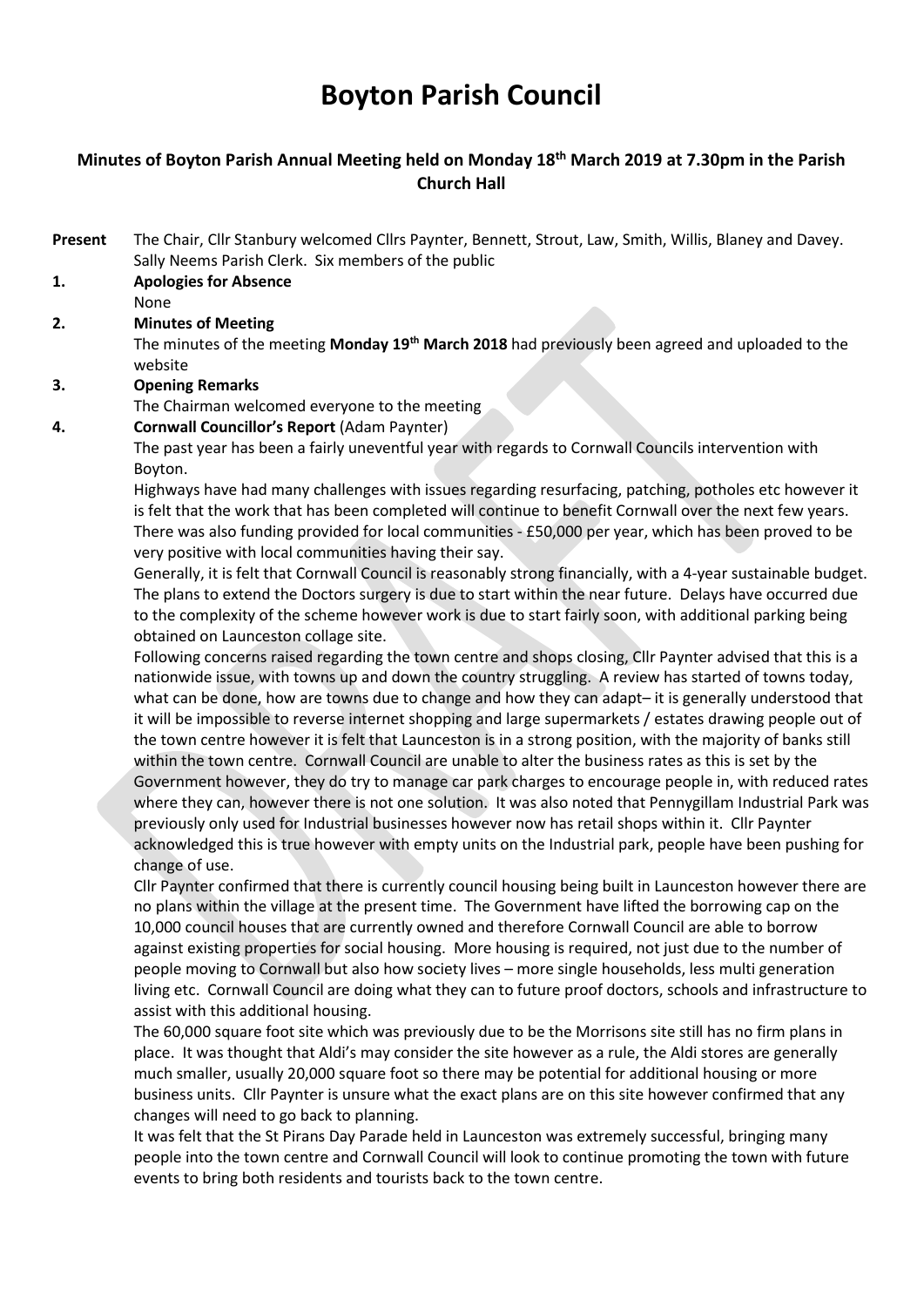#### 5. Parish Council's Report (Martin Stanbury)

The Council have met 11 times in the previous twelve months and along with normal business, the Council has dealt with 11 planning applications.

The Council has spent considerable time discussing Highway issues and in particular traffic speed through the village. As we look to the future, it appears that in the next year, solutions to this issue will be found with considerable investment from Cornwall Council planned, both the north and south end of the village. The Council organised a litter pick last April around the village and everyone was surprised at the amount of litter collected in the allotted time.

The Parish Council acted as lead for the commemorations of the end of World War I and I would like to that everyone who helped organise and the Parishioners who turned out in large numbers.

I would like to thank Sally for the efficient and cheerful way she has handled the work of the Clerk and my fellow Councillors for their commitment and support during the last 12 months.

#### 6. Presentation of the Parish Cup

This year the Parish Cup is awarded to Ruth Allin. Ruth is the main organist and plays most weeks, including for funerals and weddings. She helps at every coffee morning and community lunches. She also acts as the Chapels Pastoral Visitor. The cup will be engraved and presented to Ruth.

#### 7. Reports from Parish Organisations

#### Boyton Methodist Church (Lorraine Sluggett)

Boyton Methodist Church continues to meet most Sunday mornings of the year with the majority of services being at 11am. We have 9 children attending the Sunday School, ranging in ages from two to eleven years.

Our annual Harvest Festival took place in October, we had a Christening in the Autumn and we held a Christingle Service in December.

We continue to host Thursday morning Coffee Mornings in conjunction with the Church, with ours being held on the first and third Thursday of each month. As well as the Coffee Mornings, the community have supported other events we have held including a soup and sweet lunch.

With the demise of community organisations such as the WI and Garden Club the building has not been used as much as in previous years, however Boyton Primary School continue to use it for their Summer and Christmas productions. There was further training for the use of the community defibrillator at the beginning of December. A couple of film afternoons also took place in the Autumn. We shall be celebrating 130 years anniversary in April with a special service on 7th April and a concert later on in July. The chapel's aim remains to be a place open to all members of the community through a range of activities.

#### Boyton Church (Tim Smith)

We have been in a so-called interregnum since 1 July 2017 when the Reverend Kenneth Wakefield retired as our priest after a long illness. This is the period before a new priest is appointed when the administration of the parish is the responsibility of the churchwardens, in our case, Pauline Frost and Tim Smith. In practice, they have received a huge amount of support from our retired priest, the Reverend Andrew Wilson. We now know that the interregnum will come to an end later this year. Our new priest is the Reverend Peter Knight who is presently the rector of St George's Anglican Church, Tunis. He and his wife Christine are very much looking forward to returning to England and coming to live in Launceston. During the interregnum, we have carried on with our normal rota of Sunday services and have organised several popular fund-raising events. Our small community continues to maintain the fabric of our lovely Grade 1 listed Church of the Holy Name (for which the insurance alone costs £2,000 a year) and send our contribution to the Diocese of Truro for our share of the priesthood, a further £6,000 a year. Thus, it is that we depend upon and thank God for the goodwill of the wider community in Boyton in supporting our fund-raising activities.

#### Boyton Church Hall (Tim Smith)

The Church Hall, expertly managed by Gerd Willetts, has continued to host many community organisations including Boyton Parish Council. The Church Hall committee has been looking into the possibility of demolishing the toilet block which was inherited from the Parish Council some years ago and replacing it with a modern facility which would include a disabled toilet. The committee has obtained estimates for the cost of this work and has concluded that the cost – about £40,000 - is beyond the means of our small community. The committee hopes to obtain a grant to replace the three windows at the front of the building. Once this work has been done, it will turn its attention to the possibility of